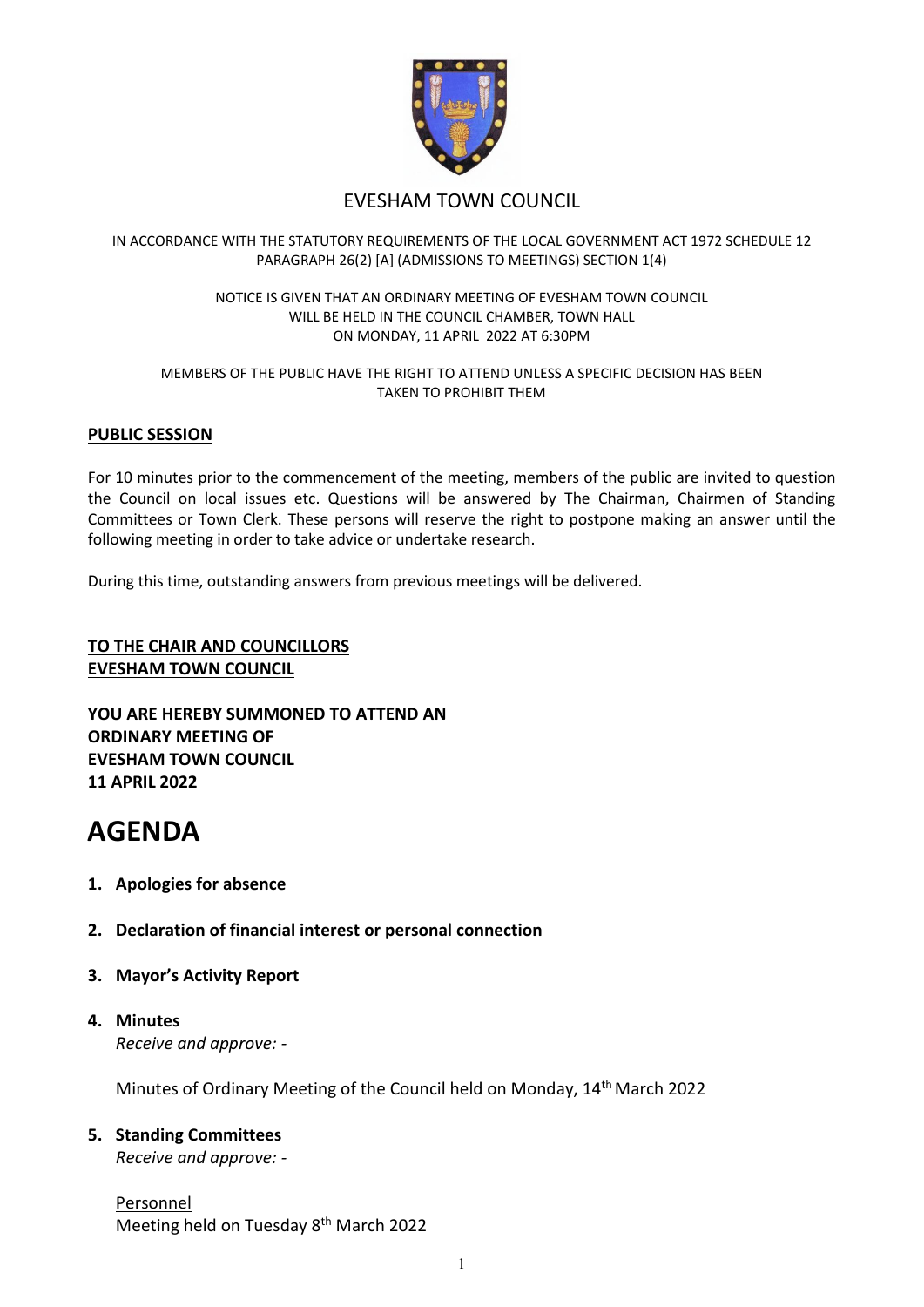Planning and Estates Meeting held on Monday 28<sup>th</sup> March 2022

Finance and General Purposes Meeting held on Monday 28th March 2022

- **6.** Motion to receive and approve Terms of Reference for Planning and Estates Committee
- **7.** An opportunity for Councillors to report back to the Council following their attendance at external committees.
- **8.** Motion to approve the payments as listed to the following charities from the Mayor's Fundraising Activities –
	- (i) £3000 Samuel Wallace Smedley Trust
	- (ii) £3000 Evesham and District Mental Health Support Services
	- (iii) £787.18 Tracy Sollis Appeal
- **9.** Motion to approve Terms and Conditions for Town Hall Hire.
- **10.** Motion to approve removal of documents, as listed in the attached report, from the Almonry to the Hive Archive facility.
- **11.** Motion to donate to the Battle of Evesham Event
- **12.** Motion to donate to the Battle of Evesham Market Fayre
- **13.** Motion to write to the owners of 43 High St, expressing the concerns of the Town Council regarding the state of the property, which is both a listed building and in a conservation area.
- **14.** Motion to approve Treasurer's Report for March 2022
- **15.** Motion to approve the bank signatories for the Town Council account.
- 16. Motion to approve wording for the plaques on the benches to be located in the Flagpole Garden.
- **17.** Motion to receive a donation of a memorial bench to be situated in the Market Place.
- **18.** Motion to exclude press and public in accordance with Section 12A of the Public Bodies Admission to Meetings) Act, 1960

## **Public Bodies (Admission to Meetings) Act 1960**

In accordance with Public Bodies Admission to Meetings Act - Local Government (Access to Information) Act (1985) Schedule 12A, parts 1.1 and 4.14, public and press are therefore excluded from this part of the meeting.